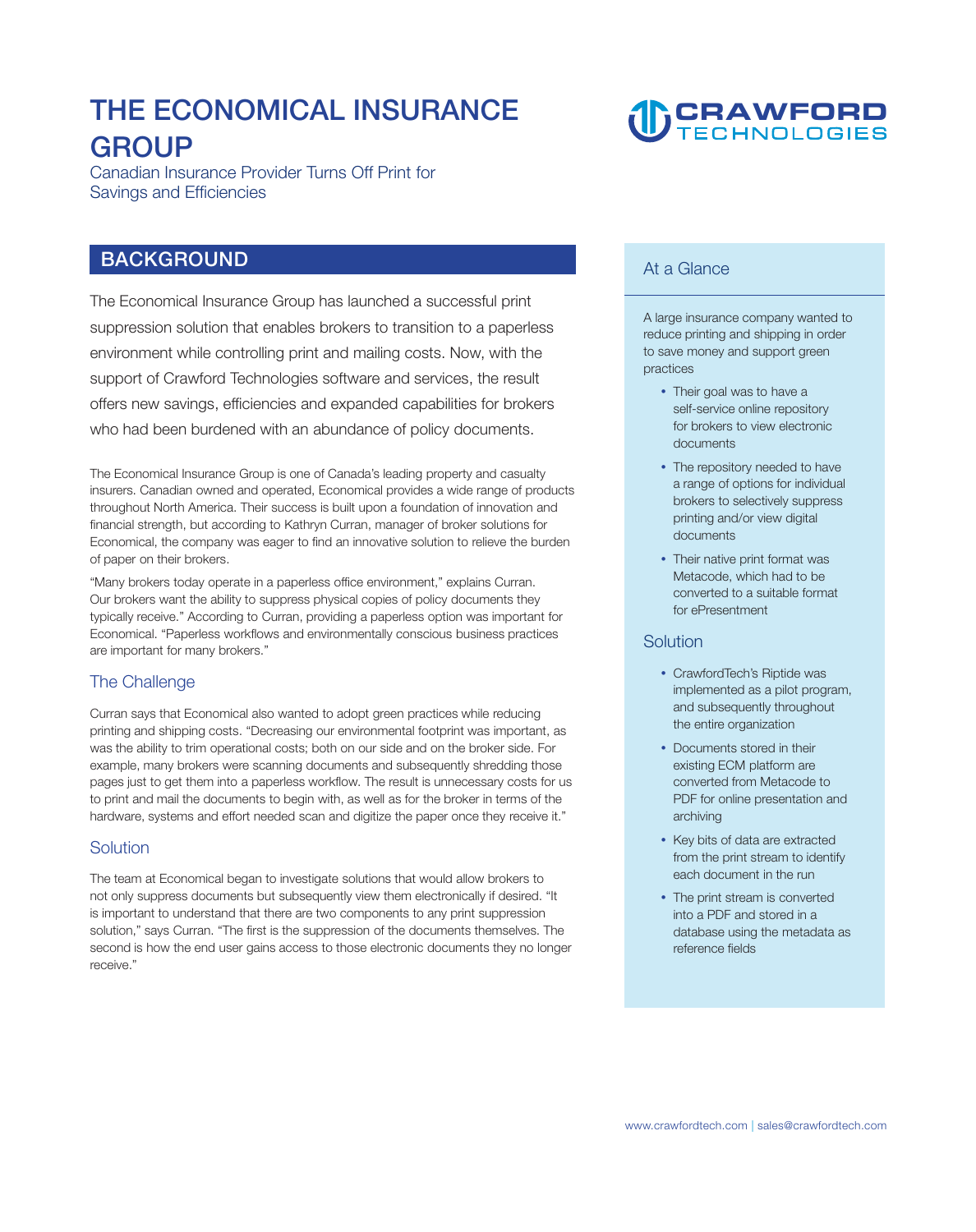# **CRAWFORD**

**"Feedback from brokers demonstrated there is no consensus when it comes to always wanting the documents stored within the broker's own system. Some brokers commented that they would only view documents occasionally as the need arose and did not wish to receive electronic copies while others wanted all documents, regardless of the need to view them, within their own network."**

**"Economical recognizes that a 'pull' model of asking brokers to come to our site for retrieval of documents may not be the ultimate end state. That being said, it is a solid foundation upon which to move into more of a 'push' model in the future whereby documents can be seamlessly sent to the broker."** 

**Most importantly, this self-service online repository needed to offer a variety of print suppression configurations for brokers, not an all or nothing solution. "We recognized that not all broker offices are at the same level of comfort and/ or sophistication with paperless practices and workflows, so an across-the-board suppression was not an option at this time," says Curran.** 

**Fortunately, the reputation of Crawford Technologies and their capability in the area of print manipulation and suppression led Economical to investigate how they could provide a viable solution. "A member of the project team had previous experience with CrawfordTech products and thought very highly of them," explains Curran. "He felt that CrawfordTech was the industry leader in processing Metacode, which is our native print format."** 

**Of particular value in case management applications are the added functionalities that Riptide delivers. In general use applications, users can specify page ranges when only part of a document is desired. Documents can be combined with new pagination. Watermarks and/ or date/time stamps can be added. As in the application above, cover pages can permanently identify document assemblies or serve as separator pages.** 

**After analyzing best practices in paperless workflows and determining the needs and readiness of their broker network, the solution was piloted with a select group of Economical brokers across the country. The result was a resounding success, for brokers as well as for the implementation team. "The solution was extremely well received by the broker community," says Curran. "Plus, CrawfordTech did not require a major re-architecting of our current print processes. The solution offered a lot of flexibility in how it could be implemented and this allowed us to work within our existing print framework and use our existing ECM software for the storage of the documents."** 

**The solution works by converting print streams into PDF format for online presentation and archive. "The Metacode from our policy declaration pages is routed through CrawfordTech software where the files are sorted and grouped," explains Curran. "Key bits of data are then extracted from the print stream and this metadata identifies each document in the run.** 

**From there the print is converted into a PDF and stored in a database using the metadata as the reference fields."** 

**Economical now has a convenient document repository for brokers complete with self-serve preferences for print suppression. Brokers can "go paperless" for a particular line of business or for their entire broker operation. Best of all, they do not have to wait for technical support in order suppress or unsuppress the printed version; brokers are provided with the control to easily update their preferences when they need to.** 

### **Results**

- **Brokers have a self-service web portal that allows them to select which documents to suppress and which to view electronically**
- Access to additional **information has resulted in improved support for other departments such as claims and underwriting**
- Printing and mailing costs have **been substantially reduced**

### **Additional Benefits**

- Standard options such as the **ability to specify page ranges or combine documents with new pagination allow brokers to easily assemble entire packages**
- Watermarks and/or date and **time stamps can be added, as can cover and separator pages**
- The existing print processes **did not require significant modification or re-architecting, providing flexibility when implementing the new platform**